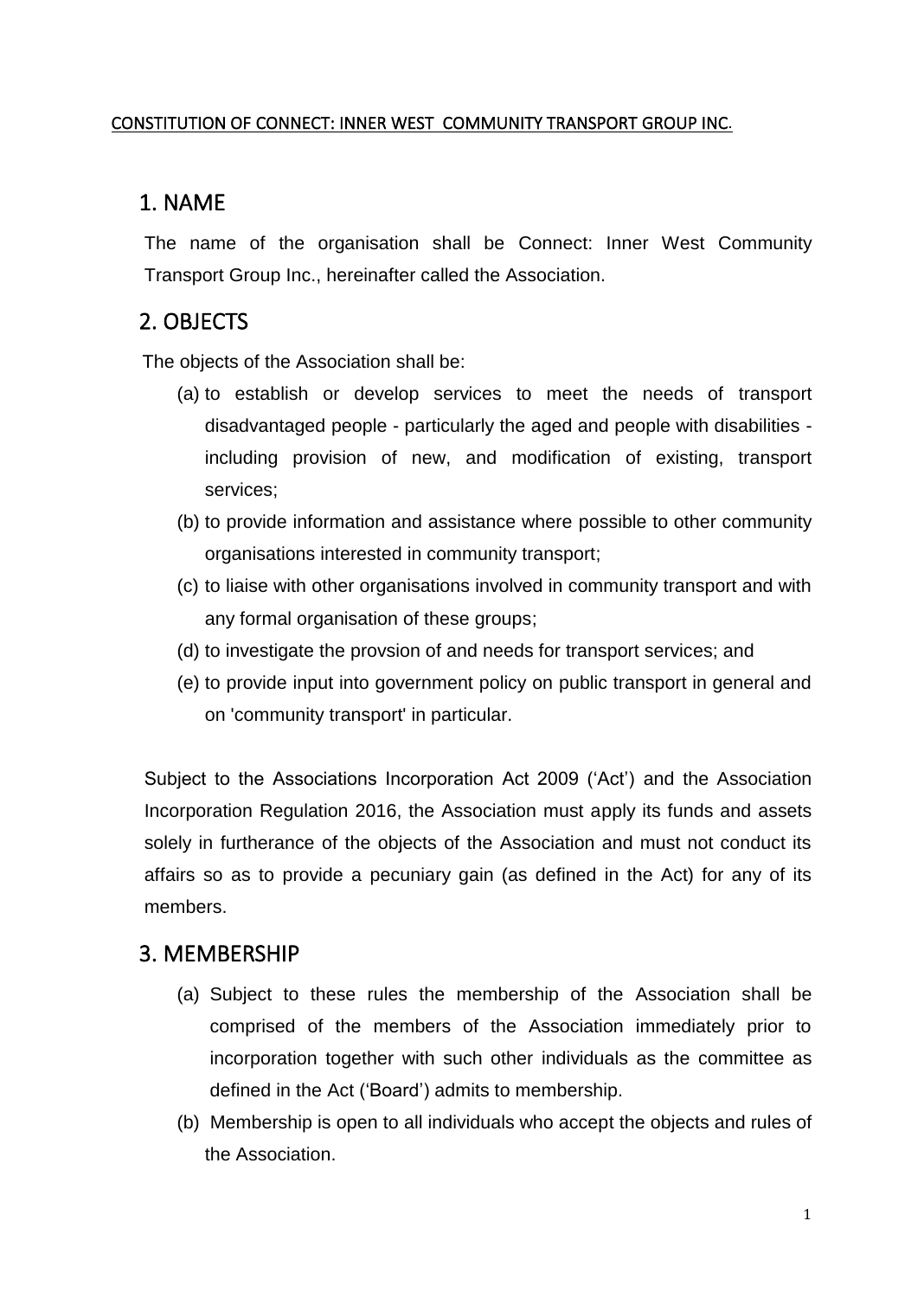- (c) Individuals and organisations wishing to become members of the Association shall apply to the person performing the functions of the Association's Executive Officer (by whatever name called) ('Executive Officer') for membership and pay the membership fee for the current year.
- (d) The Board shall determine whether or not to accept an application for membership, and if an application is refused the membership fee that has been paid is to be returned.
- (e) Members shall pay such fees as are determined by the Association at a general meeting.
- (f) A register of members shall be kept by the Association showing the name, address and date of commencement of membership for each member. Provision for noting the date of cessation of membership shall also be contained in the register.
- (g) A member may resign from membership of the Association by notice to the Executive Officer, and membership shall cease upon such resignation or upon a member's explusion, death, or failure to pay outstanding membership fees within three months of the due date. The Board shall have the power to waive fees in special circumstances.
- (h) Membership fees shall fall due on the first day of each financial year of the Association. The financial year of the Association shall run from July 1 to June 30.
- (i) A right, privilege or obligation which a person has by reason of being a member of the Association is not capable of being transferred or transmitted to another person, and terminates on cessation of the person's membership.

#### 4. MEMBERS LIABILITY

The Association's members shall have no liability to contribute towards the payment of debts and liabilities of the Association or the costs, charges and expenses of the winding up of the Association except to the amount of any unpaid membership fees.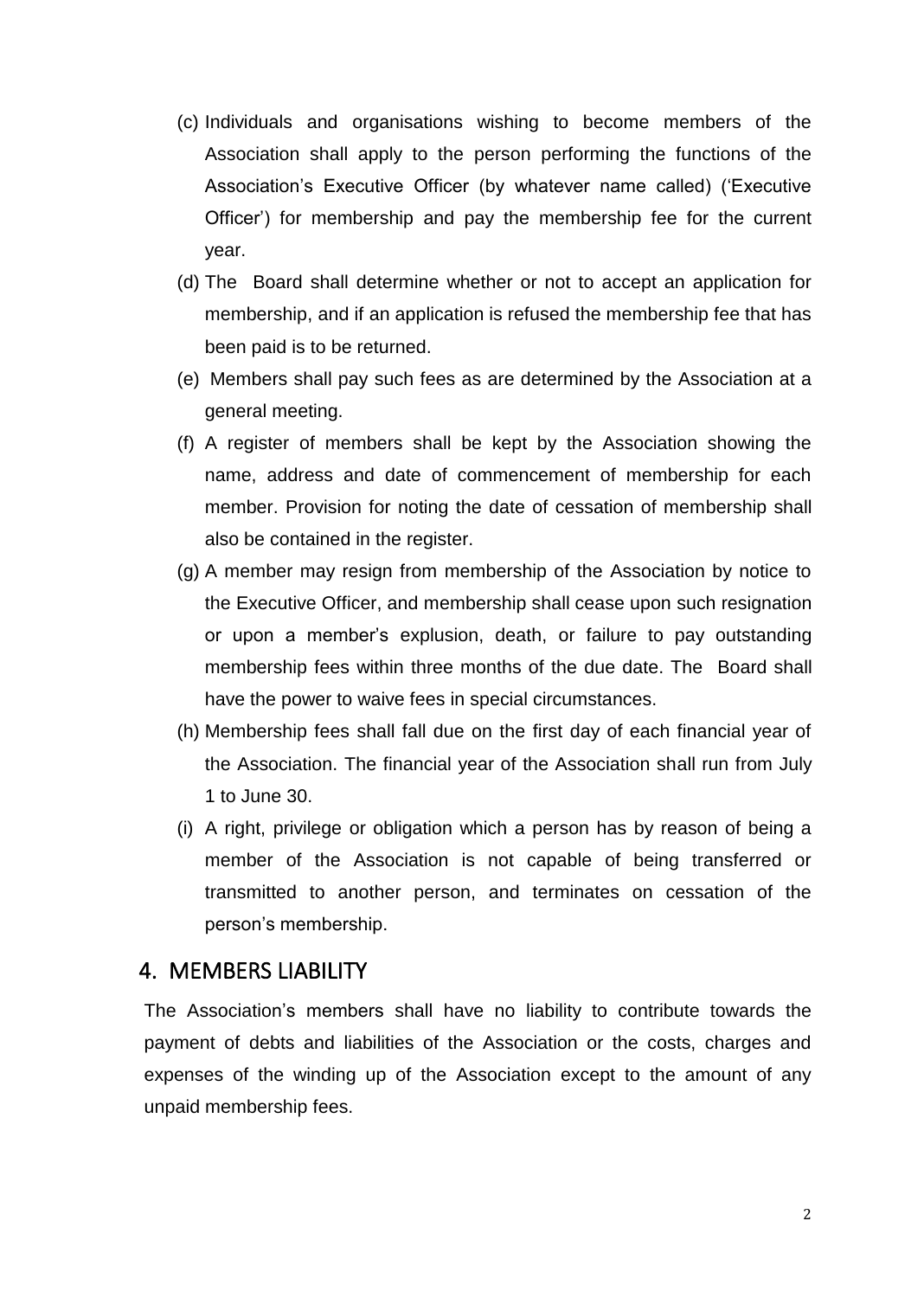# 5. DISCIPLINING OF MEMBERS AND RESOLUTION OF DISPUTES

- (a) If any person complains to the Board that a member has acted in a manner detrimental to the best interests of the Association, or has refused or neglected to comply with a provision or provisions of this constitution ('Conduct'), the member may be expelled or otherwise disciplined by the Board, if it is the opinion of the Board that the Conduct has been proven and that such discipline is warranted.
- (b) The member must be afforded an opportunity to provide an explanation of his or her conduct either verbally or in writing as he or she prefers but a member shall have no right of appeal against the Board's decision.
- (c) A dispute between members of the Association (in their capacity as such) is to be referred to a Community Justice Centre for mediation under the *Community Justice Centres Act 1983,* and if the dispute is not so resolved within 3 monts of referral the dispute is to be referred to arbitration, and the *Commercial Arbitration Act 2010* applies to such dispute so referred.

## 6. MANAGEMENT - BY BOARD

- (a) The Association shall have its affairs controlled and managed on behalf of the membership by the Board.
- (b) The Board may exercise all such functions as may be exercised by the Association, other than those functions that are required by this constitution to be exercised by a general meeting of members of the Association, and the Board has power to perform all such acts and do all such things as appear to the Board to be necessary or desirable for the proper management of the affairs of the Association.
- (c) The members of the Board ('Directors') shall comprise the office bearers, namely the Chair, Vice Chair and Treasurer, and five other additional members.
- (d) The Directors shall be elected at each Annual General Meeting (in such usual and proper manner as the Board may direct).
- (e) Each Director shall hold office from the date of their election or appointment until the next Annual General Meeting.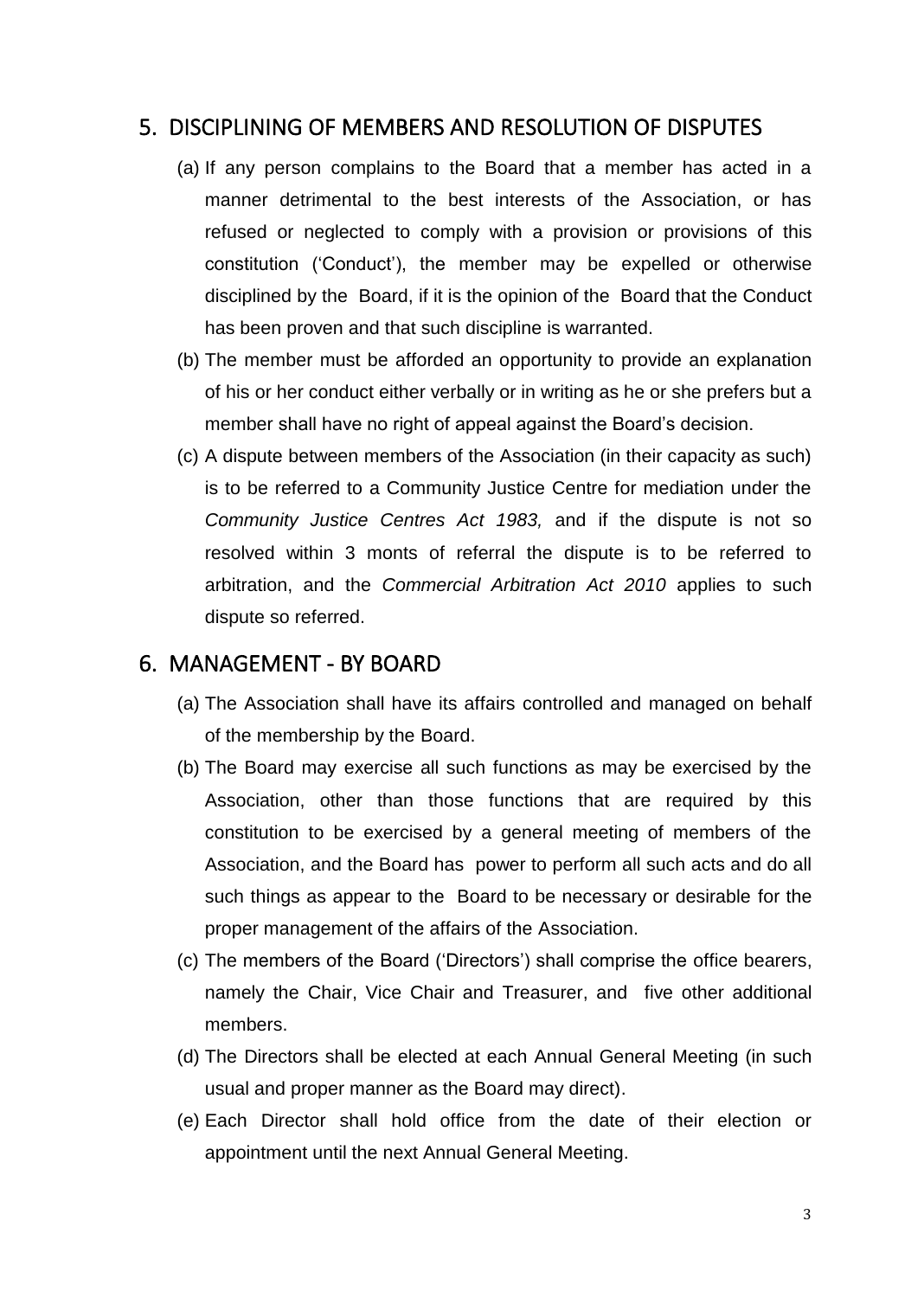- (f) Retiring Directors are eligible for re-election.
- (g) The Board shall meet as often as necessary to conduct the business of the Association, being not less than 6 times each financial year.
- (h) No business is to be transacted at any meeting of the Board unless a quorum is present, and the quorum for meetings of the Board shall be three.
- (i) If within half an hour of the time appointed for a meeting of the Board a quorum is not present, the meeting stands adjourned to the same place and at the same hour of the same day of the following week, or as the Directors present shall determine, and notice of such adjournment shall be given to all Directors. If at the adjourned meeting a quorum is not present within half an hour of the time appointed for the meeting, the meeting is to be dissolved.
- (j) Notice of Board meetings shall be given at the previous Board meeting or by such other means as the Board may decide.
- (k) At Board meetings the Chair, or in the Chair's absence the Vice-Chair, is to preside, but if both are absent or unwilling to act, one of the remaining Directors chosen by the Directors present at the meeting is to preside.
- (l) Any casual vacancy occuring in the Board may be filled by a member appointed by the Board.
- (m) A casual vacancy occurs in the office of a Director if the Director resigns in writing to the Executive Officer, ceases to be a member of the Asssociation, is or becomes an insolvent under administration within the meaning of the *Corporations Act 2001* of the Commonwealth, becomes a mentally incapacitated person, is convicted of an offence involving fraud or dishonesty for which the maximum penalty on conviction is imprisonment for not less than 3 months, is prohibited from being a director of a company under part 2D.6 of the *Corporations Act 2001* of the Commonwealth, or if the Director is absent from three successive Board meetings without approval by the Board.
- (n) The Association in general meeting may also by resolution remove any Director from such position before the expiration of the Director's term of office and may by resolution appoint another person to hold office until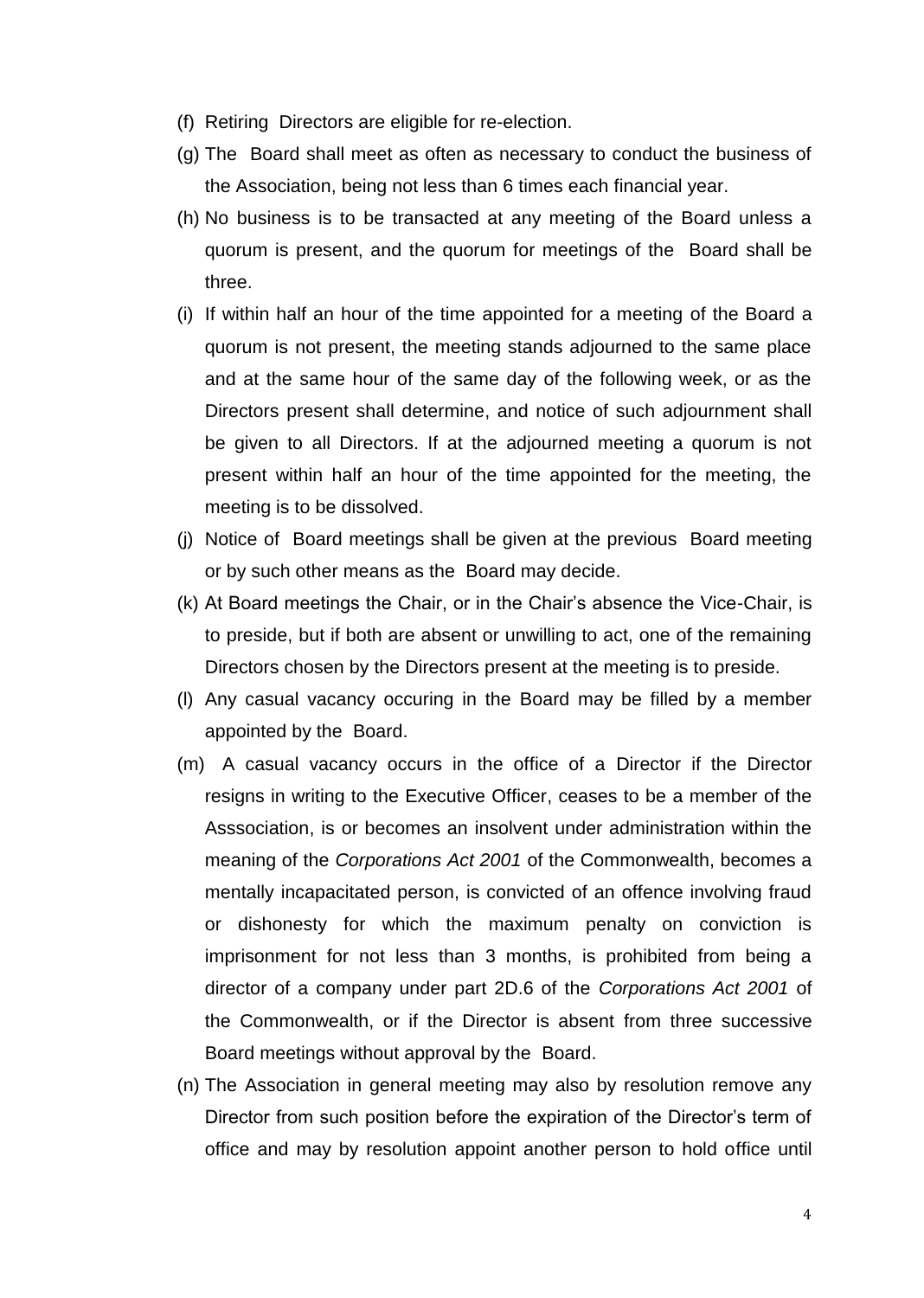the expiration of the term of office of the Director so removed. At such general meeting the Director shall be entitled to be heard.

- (o) The Board may function validly provided its number is not reduced below the quorum. Should Board numbers fall below the quorum the remaining Directors may act only to appoint new Board Members.
- (p) Questions arising at any meeting of the Board shall be decided by the majority of votes of those present. In case of an equality of votes the person who is the chair of the meeting shall have a second or casting vote.
- (q) A Board meeting may be held at two or more venues using any technology approved by the Directors that gives each of the Directors a reasonable opportunity to participate, and a Director who participates in a Board meeting using that technology is taken to be present at the meeting and, if the Director votes at the meeting, is taken to have voted in person.
- (r) A Director shall not be appointed to any salaried office of the Association or any office of the Association paid by fees, and no remuneration or other benefit in money or money's worth shall be given by the Association to any Director except repayment of out-of-pocket expenses.
- (s) The Board may, by instrument in writing, delegate to one or more subcommittees (consisting of the member or members of the Association that the Board thinks fit) to exercise any of the functions of the Board that are specified in the instrument, other than this power of delegation and a function which is a duty imposed on the Board by the Act or by another law, and the delegation may be made subject to any specified conditions or limitations.
- (t) The delegation of any functions may be revoked, but while unrevoked, may be exercised from time to time by such sub-committee in accordance with the terms of the delegation, and such exercise shall be as effective as if done by the Board, but such delegation does not prevent the Board from continuing to exercise any function delegated.
- (u) A sub-committee may meet and adjourn conduct its affairs as it thinks proper, subject to any contrary direction by the Board.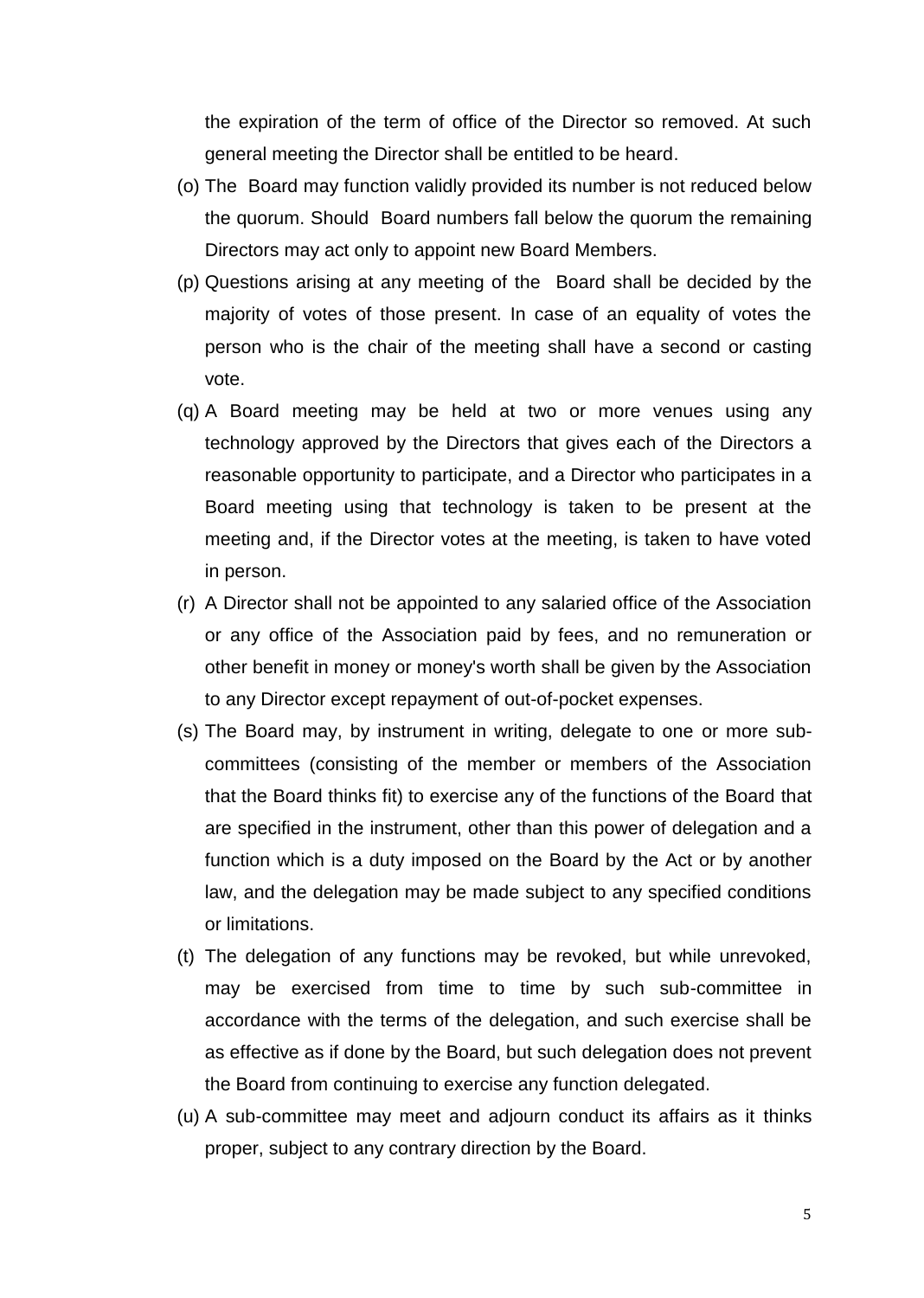### 7. GENERAL MEETINGS

- (a) An Annual General Meeting of the Association shall be held each year within three calendar months from the end of the financial year of the Association (except the first Annual General Meeting which shall be held within two months from the end of the first financial year and within eighteen months of incorporation).
- (b) At least fourteen days notice of all general meetings (other than general meetings where a special resolution is proposed) shall be given to members in writing.
- (c) In the case of the Annual General Meeting the following business shall be transacted (in addition to any other business which may be transacted at an annual general meeting):
	- (i) confirmation of the minutes of the last Annual General Meeting and any special general meeting that has been held since the last Annual General Meeting.
	- (ii) receipt of the Board's reports upon the activities of the Association in the last financial year.
	- (iii) election of the Directors.
	- (iv) receipt and consideration of any financial statement or report required to be submitted to the members under the Act.
- (d) A member desiring to bring any business before a general meeting may give notice in writing of that business to the Executive Officer who must include that business in the next notice calling a general meeting.
- (e) The Chair or, in the Chair's absence, the Vice Chair, shall act as Chair at each general meeting of the Association.
- (f) If the Chair and the Vice Chair are absent from a general meeting or are unwilling to act, the members present at the meeting shall elect one of their number to act as chair.
- (g) No business is to be transacted at any general meeting unless a quorum is present.
- (h) The quorum for a general meeting shall be six members present in person or voting by proxy. If within half an hour of the time appointed for a meeting a quorum is not present, the meeting is dissolved if convened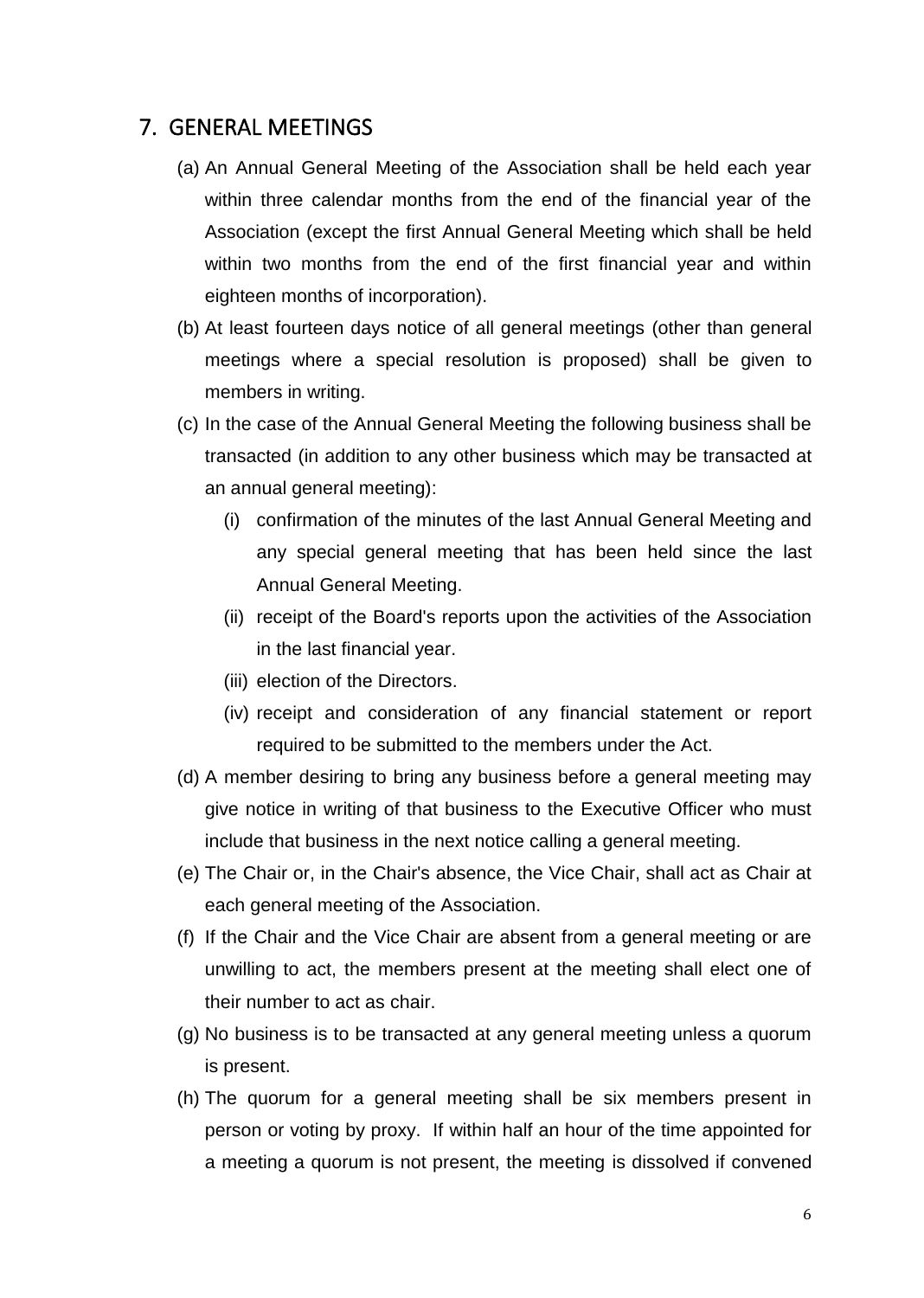on a requisition of members, but otherwise stands adjourned to the same place and at the same hour of the same day of the following week, or as shall be determined at such meeting. If at the adjourned meeting a quorum is not present within half an hour of the time appointed for the meeting, the members present, being at least 3, are to constitute a quorum.

- (i) Voting at general meetings shall be by a show of hands unless a secret ballot is demanded. Decisions shall be made by a simple majority vote except for those matters which shall be decided by special resolution where a three-quarter majority is required.
- (j) Each member of the Association may, in writing signed by or on behalf of that member, appoint as proxy a member of the Association to attend and vote at general meetings. Any instrument appointing a proxy to be valid must be delivered to the Executive Officer before the time for holding the meeting or any adjourned meeting at which the person named proposes to vote.
- (k) In the case of an equality of votes the person appointed to chair the general meeting shall have a second or casting vote.
- (l) Nominations of candidates for election as Directors may be made at the Annual General Meeting or in such other ways as may be determined by the Board.

#### 8. OFFICE BEARERS AND EXECUTIVE OFFICER

- (a) The office bearers of the Association are those Directors who are elected by the Board to such positions (in such usual and proper manner as the Board may direct), at the first meeting of the Board after the annual general meeting, and they hold office until the conclusion of the annual general meeting following their appointment.
- (b) If a casual vacancy occurs in the office of an office bearer the Board may fill such casual vacancy from among the Directors, and the person so appointed shall also hold such office until the conclusion of the annual general meeting following their appointment
	- (c) The maximum number of consecutive terms for which an office bearer may hold office (under any position and however described) is five, to the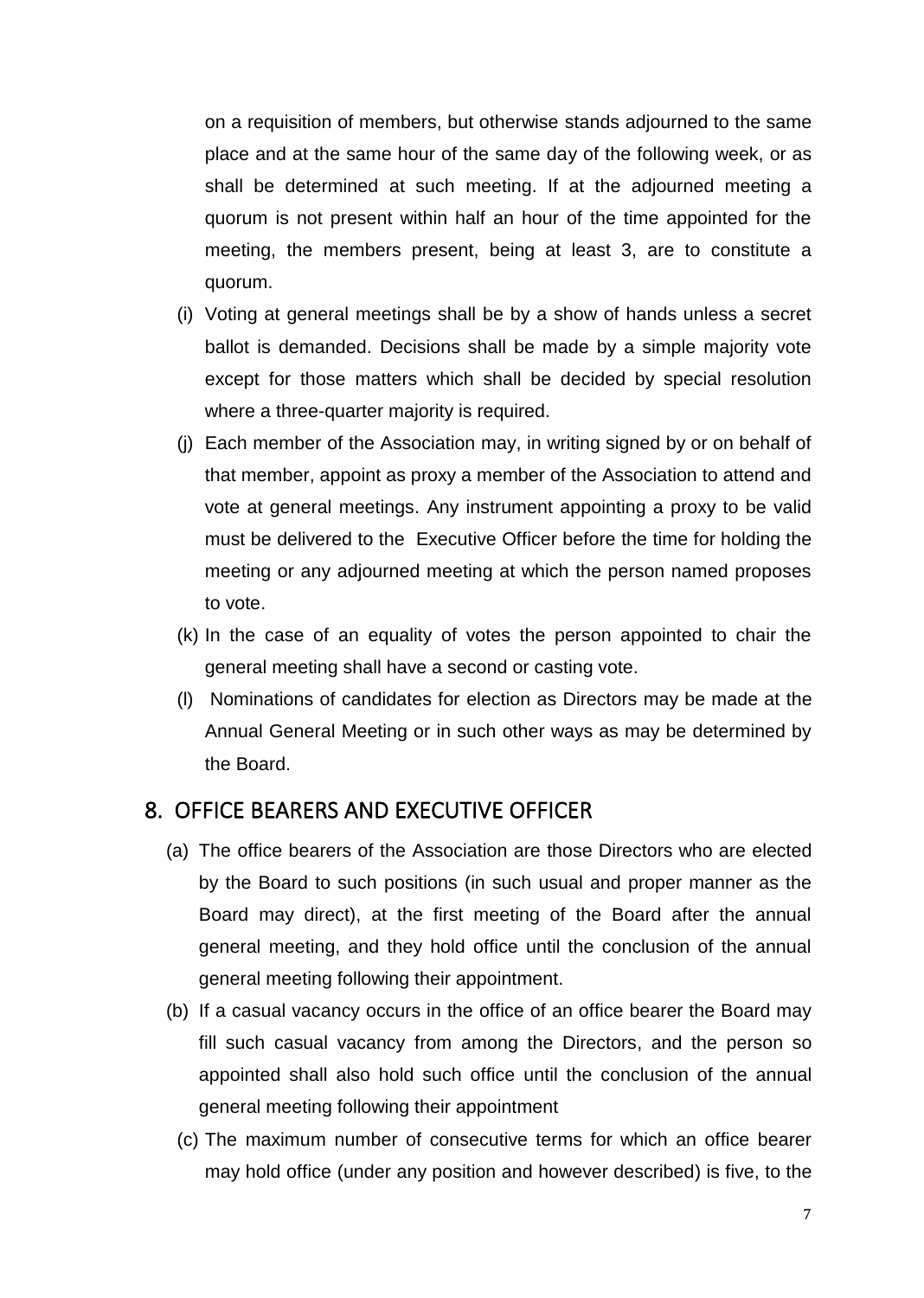intent that after not holding office as office bearer for the following term such person will be again entitled to hold office as an ofice bearer for up to five consecutive terms.

- (d) It is the duty of the Executive Officer to keep records of the business of the Association including the rules, register of members and Directors (including offic bearers), minutes of all general and Board meetings and a file of correspondence. The records, books and accounts of the Association shall be open to inspection, free of charge, by a member of the Association at any reasonable hour.
- (e) The Treasurer shall ensure that all money due to the Association is received by the Association and paid into an account in the Association's name, and that all payments authorised by the Association are made.
- (f) Payments that have been authorised in accordance with the current delegations shall be made via EFT or direct debit or in such other manner as is approved by the Board.
- (g) The Treasurer shall ensure all necessary financial reports are prepared and submittted and that correct books and accounts are kept showing the financial affairs of the Association including full details of receipts and expenditure connected with the activities of the Association. The Executive Officer shall have the day to day responsibility for these matters.

#### 9. SPECIAL GENERAL MEETINGS AND SPECIAL RESOLUTIONS

- (a) The Board may, whenever it thinks fit, convene a Special General Meeting of the Association. A Special General Meeting must also be convened by the Board within three months of receiving a written request to do so from at least five per cent of the membership of the Association. A requisition of members for a special general meeting must be in writing, state the purpose or purposes of the meeting, signed by the members making the requisition, lodged with the Executive Officer, and may consist of several documents in similar form, each signed by one or more members making the requisition.
- (b) A special resolution must be passed by a general meeting of the Association to effect the following changes: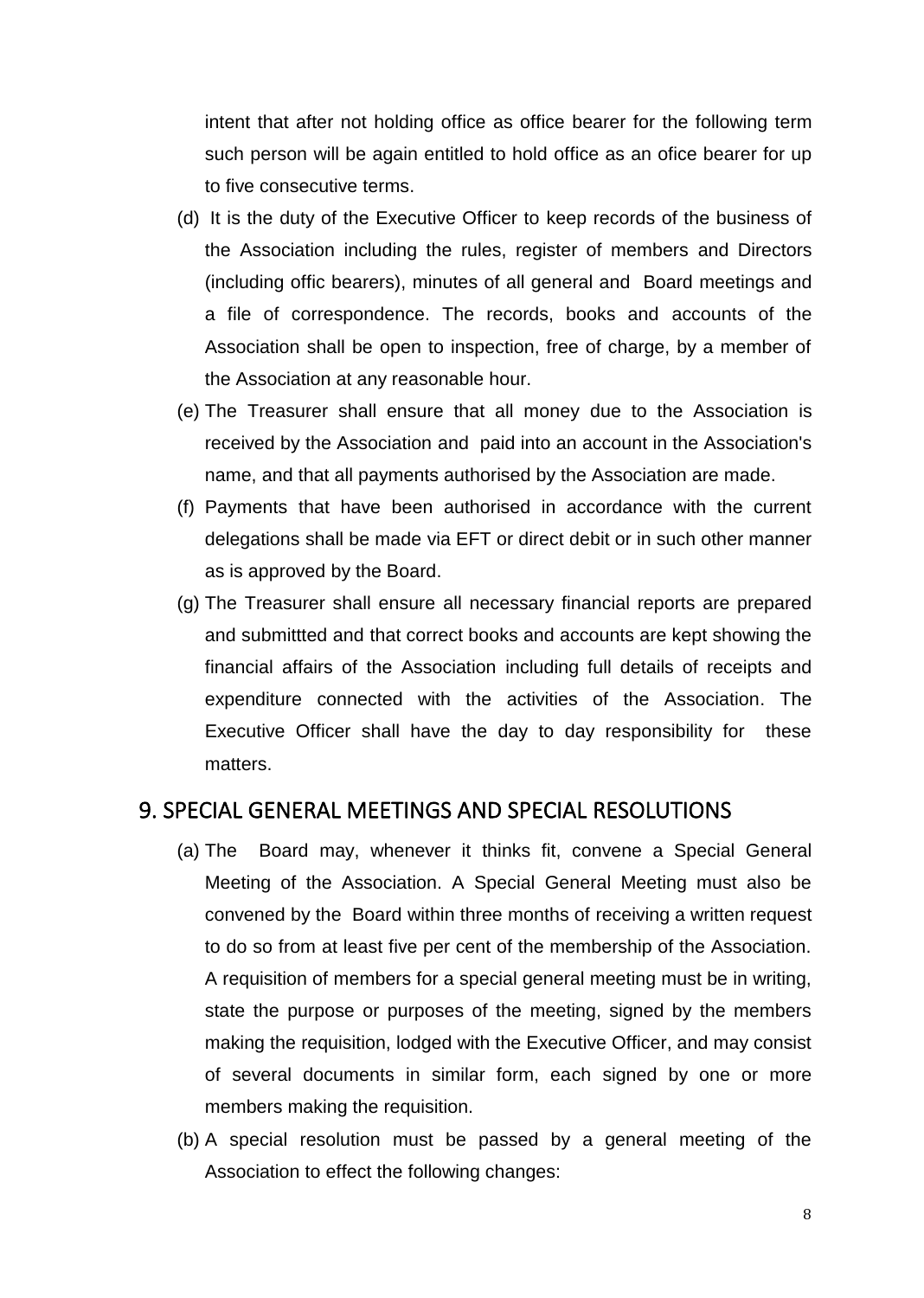- (i) a change of the Association's name;
- (ii) a change of the Association's rules;
- (iii) a change of the Association's objects;
- (iv) an amalgamation with another Incorporated Association;
- (v) to voluntarily wind up the Association and distribute its property; and
- (vi) to apply for registration as a corporation.
- (c) A special resolution shall be passed in the following manner:
	- (i) a notice must be sent to all members advising that a general meeting is to be held to consider a special resolution;
	- (ii) the notice must give details of the proposed special resolution and give at least twenty one days notice of the meeting;
	- (iii) a quorum must be present at the meeting; and
	- (iv) at least three quarters of those present in person or by proxy must vote in favour of the resolution.

### 10. PUBLIC OFFICER

- (a) The Board shall ensure that a person is appointed as Public Officer.
- (b) The first Public Officer shall be the person who completed the application for incorporation of the Association.
- (c) The Board may at any time remove the Public Officer and appoint a new Public Officer provided the person appointed is eighteen years of age or older and a person ordinarily resident in New South Wales.
- (d) The Public Officer shall be deemed to have vacated his or her position as provided in the Act or in the following circumstances:
	- (i) death;
	- (ii) resignation;
	- (iii) removal by the Board or at a general meeting;
	- (iv) bankruptcy or financial insolvency;
	- (v) if he or she becomes mentally ill and is unable to discharge his or her office or a person whose person or estate is liable to be dealt with in any way under the law in mental health; or
	- (vi) being ordinarily resident outside New South Wales.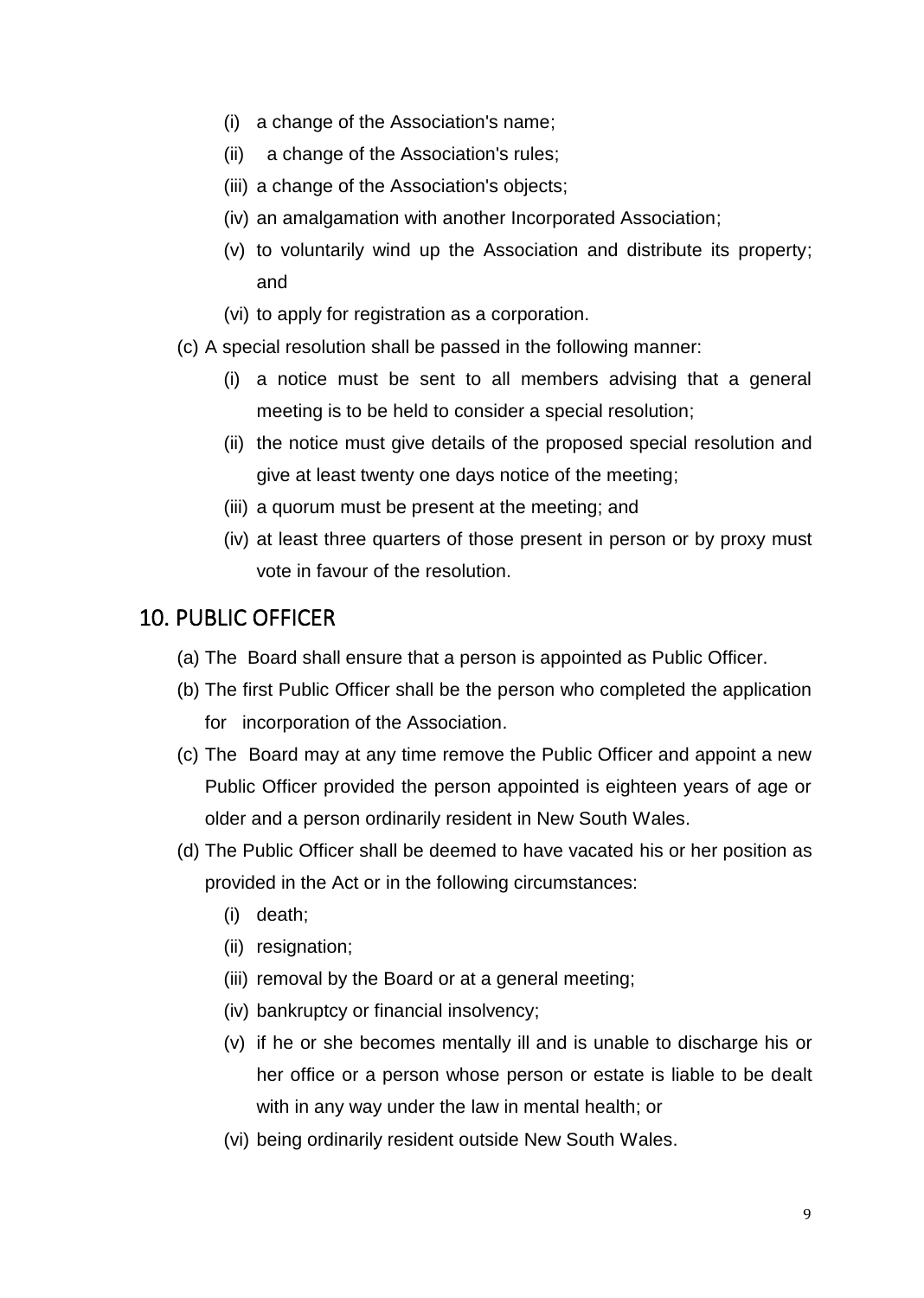- (e) When a vacancy occurs in the position of Public Officer the Board must appoint a new Public Officer.
- (f) The Public Officer is required to make such notifications to the Secretary (as defined in the Act) ('Secretary') as the Act requires.
- (g) The Public Officer may be a Director, including an office bearer, or any other person who is not prohibited by the Act from adopting that role and who is regarded as suitable for the position by the Board.

## 11 MISCELLANEOUS

- (a) The Association shall effect and maintain insurance as is required under the Act together with any other insurance which may be required by law or regarded as necessary by the Association.
- (b) The funds of the Association shall be derived from the fees of members, donations, grants and such other sources approved by the Association.
- (c) The Association may execute documents without using a common seal if the document is signed by two of its authorised signatories.
- (d) The Association shall be voluntarily dissolved by a special resolution of the members present at a Special General Meeting convened to consider such question.
- (e) Upon a special resolution being passed in accordance with paragraph d) of this rule, all surplus property of the Association (as defined in the Act) shall be distributed to another organisation or organisations as specified in the special resolution with similar objects and which is not carried on for the profit or gain of its individual members, subject to the approval of the Secretary and in accordance with the Act.
- (f) The auditor or auditors shall be elected at the Annual General Meeting. They shall examine all accounts, vouchers, receipts, books etc. and furnish a report thereon to the members at the Annual General Meeting.
- (g) Audits shall be carried out at regular intervals of not more than twelve months.
- (h) An auditor shall not be a member or closely related to a member of the Board and shall not be prohibited from acting in that capacity by the Act .